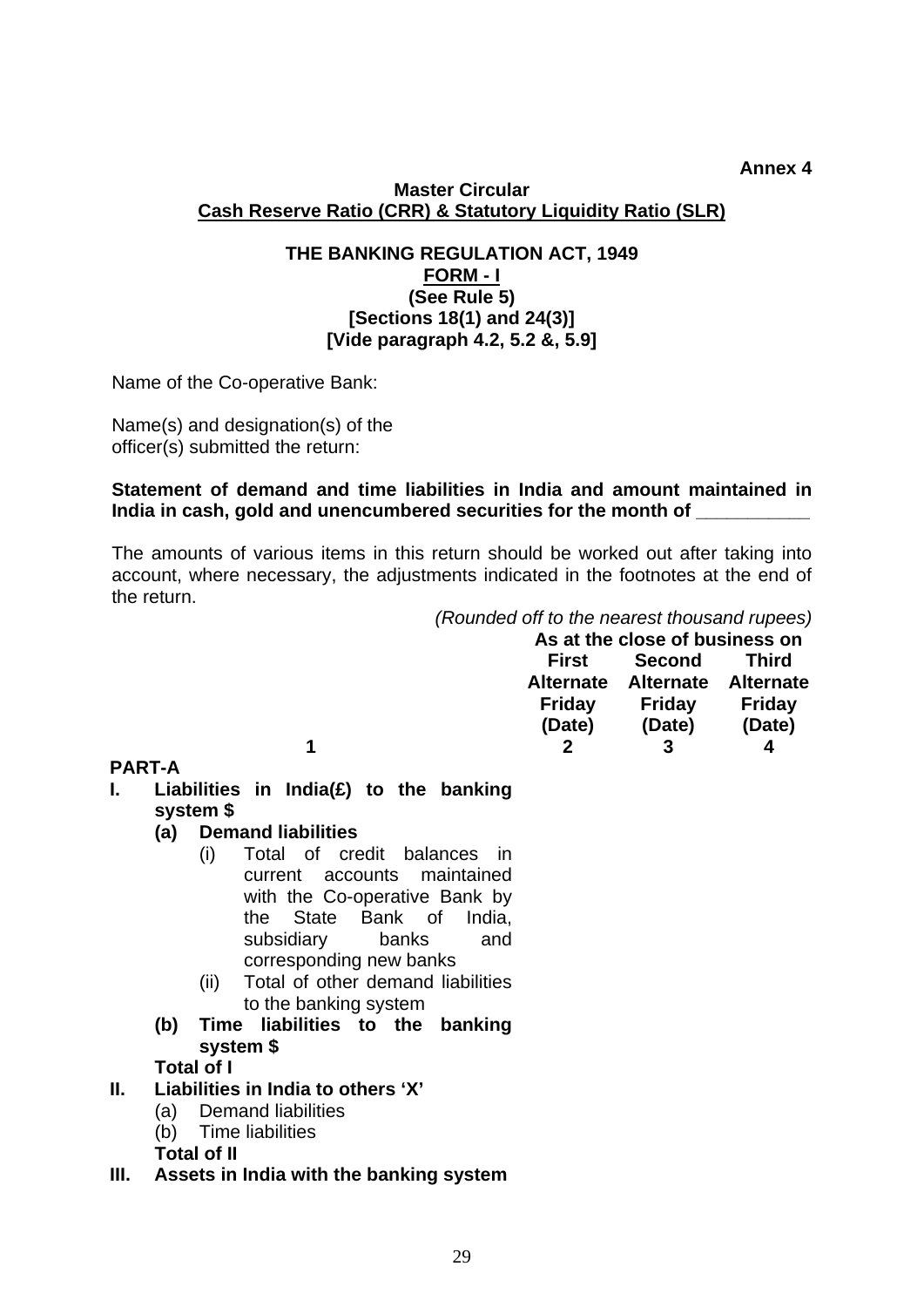| As at the close of business on |                     |               |  |
|--------------------------------|---------------------|---------------|--|
| First                          | Second              | Third         |  |
| <b>Alternate</b>               | Alternate Alternate |               |  |
| <b>Friday</b>                  | Friday              | <b>Friday</b> |  |
| (Date)                         | (Date)              | (Date)        |  |
|                                | 3                   |               |  |
|                                |                     |               |  |

- 
- (a) Total of credit balances (%) in current accounts maintained with State Bank of India, subsidiary banks and corresponding new banks.
- (b) Total of other assets with the banking system, viz., (i) balances in all accounts other than those included in item III*(a),* (ii) money at call and short notice, (iii) advances, and (iv) any other assets.
- **IV. Total (net) demand and time liabilities for the purposes of Sections 18 and 24 of the Act = (I-III) + II, if (I-III) is a plus figure, OR II only, if (I-III) is a minus figure**
- **V. Cash in hand (&)**

## **VI. Balances in current accounts with**

- (a) Reserve Bank of India ++
- (b) State Co-operative Bank of the State concerned (+)
- (c) Central Co-operative Bank of the district concerned (%)

#### **Total of VI**

## **VII. Balances with all other types with**

- (a) State Co-operative Bank of the State
- (b) District Central Co-operative Bank **Total of VII**
- **VIII Net balance in current accounts. i.e. excess of III (a) over I (a) (i)**

# **PART- B:**

Compliance with Section 18 (Not applicable to scheduled Co-operative banks)

**IX**. 3 per cent of IV as on the last Friday of the second preceding fortnight

### **X. Cash reserve actually maintained = V + VI + VIII**

**PART-C:** Compliance with Section 24: (Not applicable to scheduled State Co-operative Banks)

Information need not be furnished

 } } } } }

}

 } }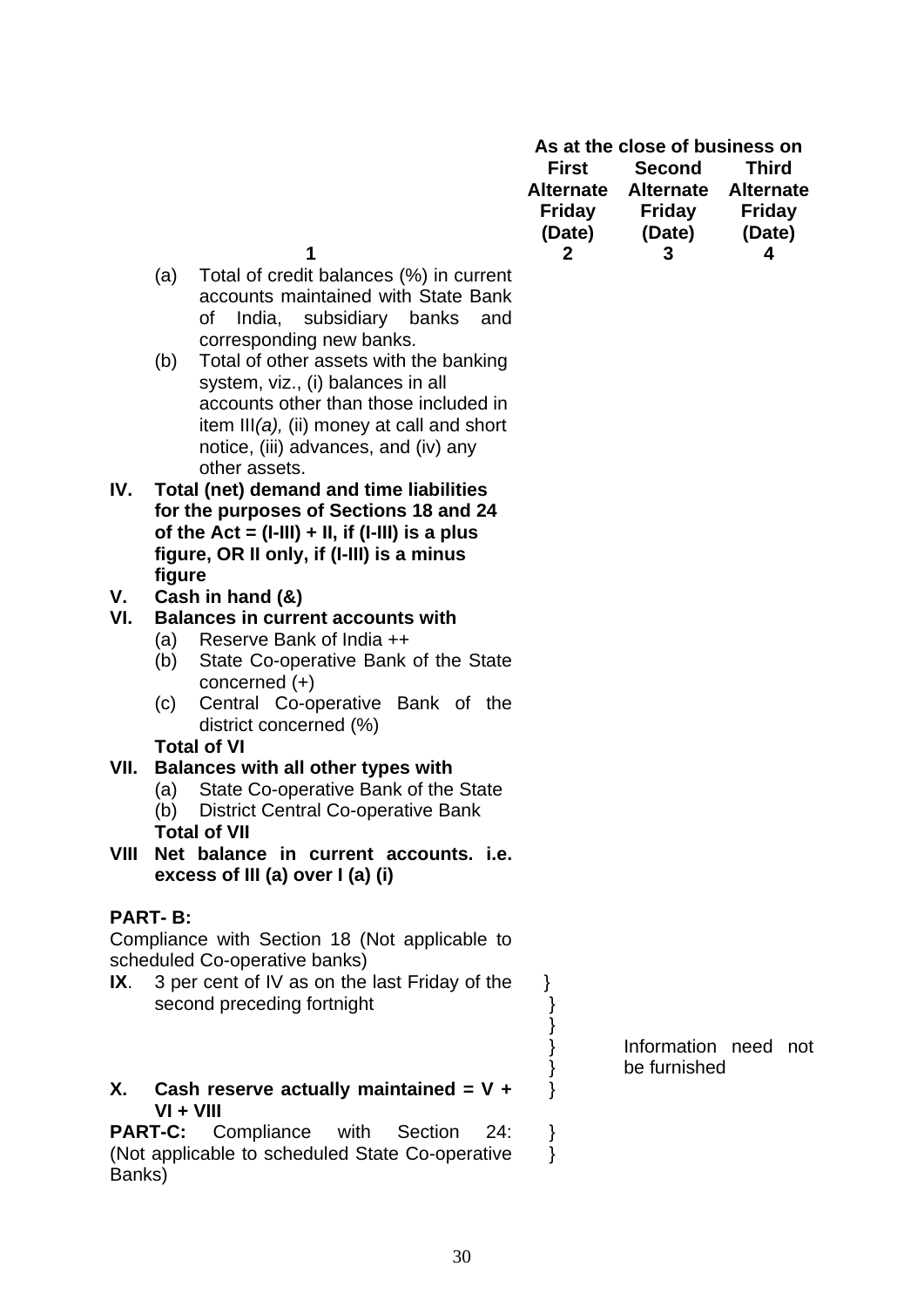|                |                                                                         | <b>First</b><br><b>Alternate</b><br>Friday<br>(Date)<br>$\mathbf{2}$ | As at the close of business on<br><b>Second</b><br><b>Alternate</b><br><b>Friday</b><br>(Date)<br>3 | <b>Third</b><br><b>Alternate</b><br><b>Friday</b><br>(Date)<br>4 |
|----------------|-------------------------------------------------------------------------|----------------------------------------------------------------------|-----------------------------------------------------------------------------------------------------|------------------------------------------------------------------|
| XI.            | 25 per cent (or a higher specified                                      |                                                                      |                                                                                                     |                                                                  |
|                | percentage) of IV as on the last Friday                                 |                                                                      |                                                                                                     |                                                                  |
|                | of the second preceding fortnight                                       |                                                                      |                                                                                                     |                                                                  |
| XII.           | <b>Assets actually maintained</b>                                       |                                                                      |                                                                                                     |                                                                  |
|                | Cash and other balances maintained<br>(a)<br>in India $X$ -IX + VII     | }                                                                    |                                                                                                     |                                                                  |
|                | Gold ££<br>(b)                                                          |                                                                      |                                                                                                     |                                                                  |
|                | Unencumbered approved securities<br>(c)                                 | }                                                                    |                                                                                                     |                                                                  |
|                | \$\$                                                                    | }                                                                    |                                                                                                     |                                                                  |
|                | <b>Total of XII</b>                                                     |                                                                      |                                                                                                     |                                                                  |
| <b>PART-D:</b> | Compliance<br>with<br>Section<br>24:                                    |                                                                      |                                                                                                     |                                                                  |
|                | (Applicable to Scheduled/State Co-operative                             |                                                                      |                                                                                                     |                                                                  |
| Banks)<br>XIII | 25 per cent (or a higher specified                                      |                                                                      |                                                                                                     |                                                                  |
|                | percentage) of IV as on the last Friday                                 |                                                                      |                                                                                                     |                                                                  |
|                | of the second preceding fortnight                                       |                                                                      |                                                                                                     |                                                                  |
| XIV            | <b>Assets actually maintained</b>                                       |                                                                      |                                                                                                     |                                                                  |
|                | Cash in hand<br>(a)                                                     |                                                                      |                                                                                                     |                                                                  |
|                | Balance maintained with the Reserve<br>(b)                              |                                                                      |                                                                                                     |                                                                  |
|                | Bank of India in excess of the                                          |                                                                      |                                                                                                     |                                                                  |
|                | balance required to be maintained<br>under Section 42 of the Section of |                                                                      |                                                                                                     |                                                                  |
|                | India Act, 1934 [i.e., VI(a)]                                           |                                                                      |                                                                                                     |                                                                  |
|                | Net balance in current accounts (i.e.,<br>(c)                           |                                                                      |                                                                                                     |                                                                  |
|                | VIII)                                                                   |                                                                      |                                                                                                     |                                                                  |
|                | (d)<br>Gold ££                                                          |                                                                      |                                                                                                     |                                                                  |
|                | Unencumbered approved securities<br>(e)<br>\$\$                         |                                                                      |                                                                                                     |                                                                  |
|                | (f) Balances of all other types with:                                   |                                                                      |                                                                                                     |                                                                  |
|                | State Co-op. Bank of the<br>(i)<br><b>State</b>                         |                                                                      |                                                                                                     |                                                                  |
|                | concerned $(+)$                                                         |                                                                      |                                                                                                     |                                                                  |
|                | (ii) Central Co-op. Bank of the district                                |                                                                      |                                                                                                     |                                                                  |
|                | concerned (X)                                                           |                                                                      |                                                                                                     |                                                                  |

Date : Signature : Signature : Signature : Signature : Signature : Signature : Signature : Signature : Signature : Signature : Signature : Signature : Signature : Signature : Signature : Signature : Signature : Signature :

## **Footnotes:**

1. Return in this Form is to be submitted to the Reserve Bank of India under Section 24 of the banking Regulation Act, 1949 (As application to co-operative societies) by scheduled State Co-operative Banks and Sections 18 and 24 of the *Act ibid.* by the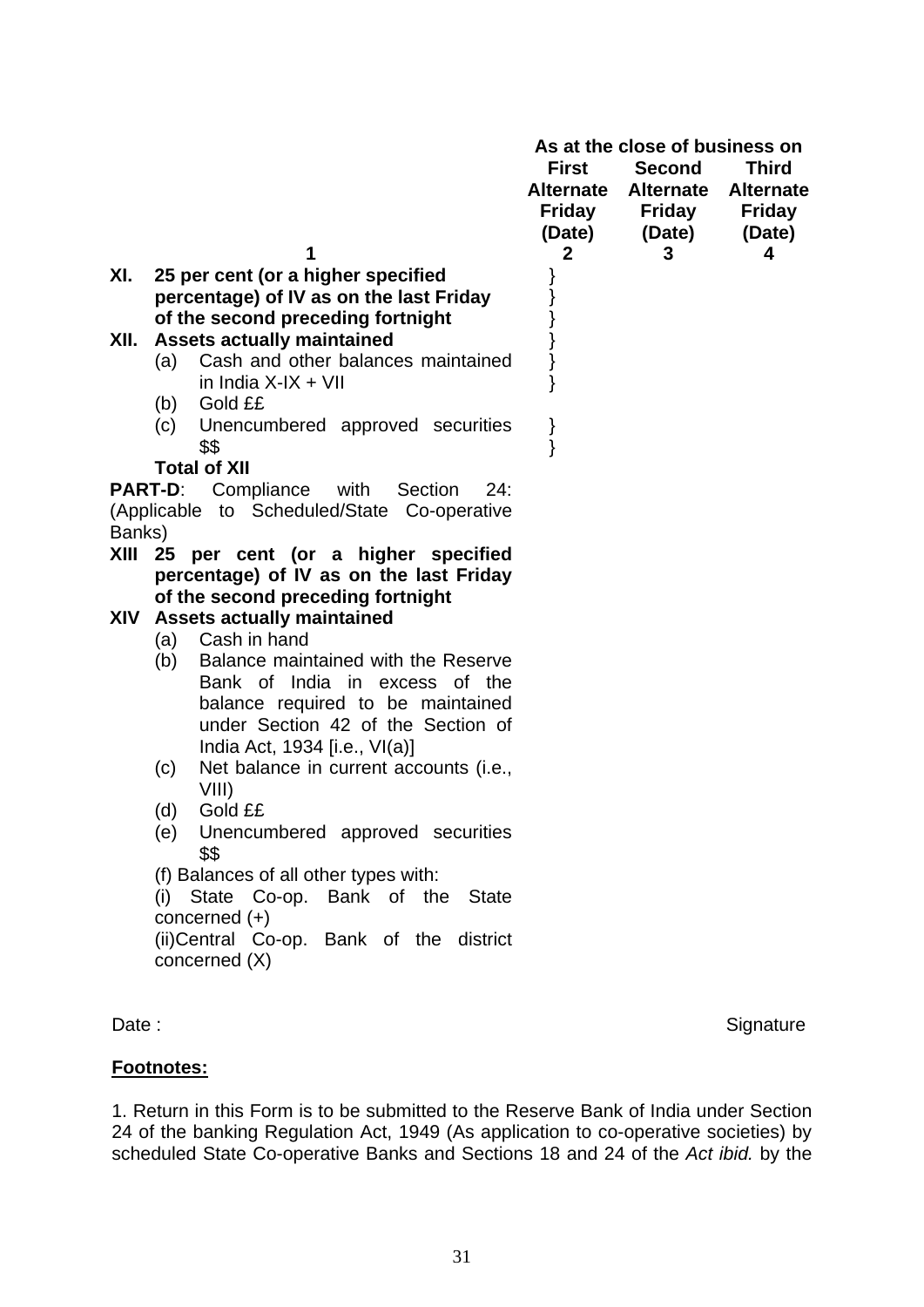other "Co-operative Banks" not later than 15 days after the end of the months to which it relates.

2. If an alternate Friday is a holiday under the Negotiable Instruments Act, 1881 (26 of 1881), the figures as at the close of business on the preceding working day should be furnished.

3£. For the purposes of this return, "Liabilities in India" shall not include:

- (i) The paid-up capital or the reserves or any credit balance in the profit and loss account of the Co-operative Bank -
- (ii) In the case of a State Co-operative Bank or a Central Co-operative Bank, any deposit of money with it, representing the reserve fund or any part thereof maintained with it, by any other Co-operative Society within its area of operation;
- (iii) in the case of a Central Co-operative Bank, any advance taken from the State co-operative bank of the State concerned;
- (iv) Any advance taken by a primary Co-operative Bank from the State Cooperative Bank of the State concerned or the Central Co-operative Bank of the district concerned;
- (v) Amount of, any advance or other credit arrangement drawn and availed of by a Co-operative Bank against approved securities;
- (vi) In the case of any Co-operative Bank which has granted an advance against any balance maintained with it, such balance to the extent of the amount outstanding in respect of such advance.

4\$. For the purpose of this return, the expression "Banking system" shall comprise the following banks and financial institutions, viz.

- (i) State Bank of India
- (ii) Subsidiary banks;
- (iii) Corresponding new banks;
- (iv) Regional Rural Banks
- (v) Banking companies;
- (vi) Other financial institutions, if any, notified by the Central Government in this behalf under clause (d) of the *Explanation* to sub-section (1) of Section 18 of the Banking Regulation Act, 1949 (As Applicable to Co-operative Societies).

5X. For the purpose of this return, "liabilities in India to others" shall not include borrowings from a State Government, the Reserve Bank, Industrial Development Bank of India, Export-Import Bank of India, National Bank for Agriculture and Rural Development, or from the National Co-operative Development Corporation established under Section 3 of the National Co-operative Development Act, 1962.

6%. (i) Any balance held by Co-operative Bank with another bank shall not, to the extent such balance represents the investment of Agricultural Credit Stabilisation Fund of such Co-operative Bank, be deemed to be cash maintained in India.